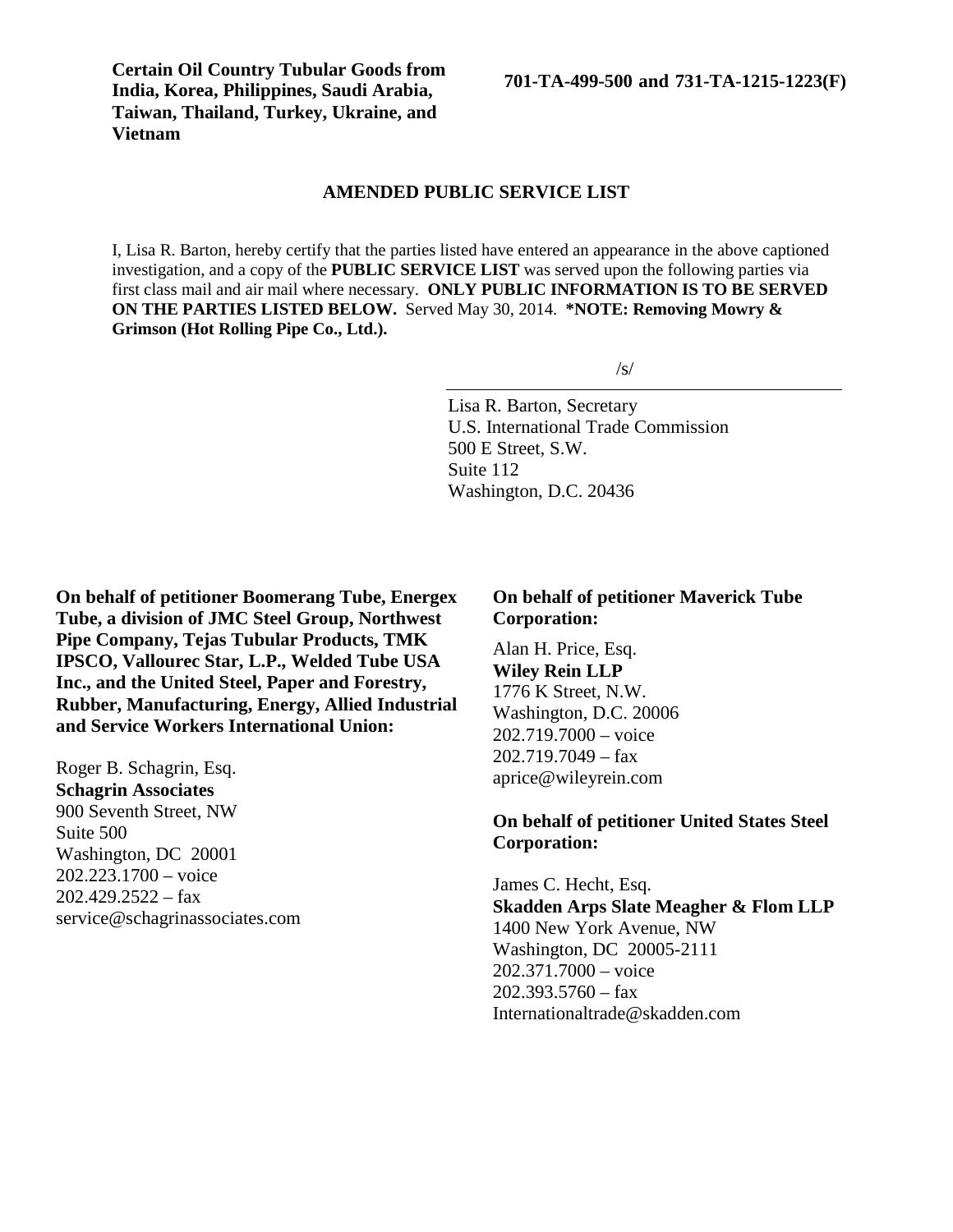**Certain Oil Country Tubular Goods from India, 701-TA-499-500 and 731-TA-1215-1223(F) Korea, Philippines, Saudi Arabia, Taiwan, Thailand, Turkey, Ukraine, and Vietnam**

**On behalf of AJU Besteel Co., Ltd., Husteel Co., Ltd., Hyundai HYSCO, Nexteel Co., Ltd., SeAH Steel Corp., Husteel USA, Inc., Hyundai USA, Inc., Hyundai HYSCO USA, Inc., SeAH Steel America, Inc., Borusan Mannesmann Boru Sanayi ve Ticaret Anonim Sirketi, Cayirova Boru Sanayi ve Ticaret A.S. and Yucel Boru Ithalat-Ihracat ve Pazarlama A.S., Toscelik Profil ve Sac Endustrisi A.S. and Tosyali Dis Ticaret A.S.:**

Donald B. Cameron, Esq. **Morris, Manning & Martin, LLP** 1401 Eye Street, NW, Suite 600 Washington, DC 20005 202.216.4811 – voice tradeservice@mmmlaw.com

## **On behalf of Duferco Steel Inc. and Jubail Energy Services Company:**

John M. Gurley, Esq. **Arent Fox LLP** 1717 K Street, NW Washington, DC 20036-5342 202.857.6301 – voice 202.857.6395 – fax John.gurley@arentfox.com

#### **On behalf of WSP Pipe Co., Ltd. and \*Boly Pipe Co., Ltd.:**

Max F. Schutzman, Esq. **Grunfeld Desiderio Lebowitz Silverman & Klestadt LLP** 1201 New York Avenue, N.W. Suite 650 Washington, D.C. 20005 202.783.6881 – voice 202.783.0405 - fax mschutzman@gdlsk.com

**On behalf of United Seamless Tubular Pvt. Ltd. and Oil Country Tubular Ltd.:**

Philippe M. Bruno, Esq. **Greenberg Traurig LLP** 2101 L Street, N.W. Suite 1000 Washington, D.C. 20037 202.331.3100 – voice  $202.331.3101 - fax$ brunop@gtlaw.com

# **On behalf of Interpipe and North American Interpipe:**

Craig A. Lewis, Esq. **Hogan Lovells US LLP** Columbia Square 555 Thirteenth Street, N.W. Washington, D.C. 20004 202.637.5600 – voice  $202.637.5910 - fax$ Craig.lewis@hoganlovells.com

#### **On behalf of SeAH Steel VINA Corporation:**

Jeffrey M. Winton, Esq. **Law Office of Jeffrey M. Winton PLLC** 1725 I Street, N.W. Suite 300 Washington, D.C. 20006 202.413.2779 – voice  $202.478.1996 - fax$ jwinton@jmwinton.com

# **On behalf of ILJIN Steel Corporation:**

Joel D. Kaufman, Esq. **Steptoe & Johnson LLP** 1330 Connecticut Avenue, N.W. Washington, D.C. 20036-1795 202.429.6288 – voice  $202.429.3000 - fax$ jkaufman@steptoe.com